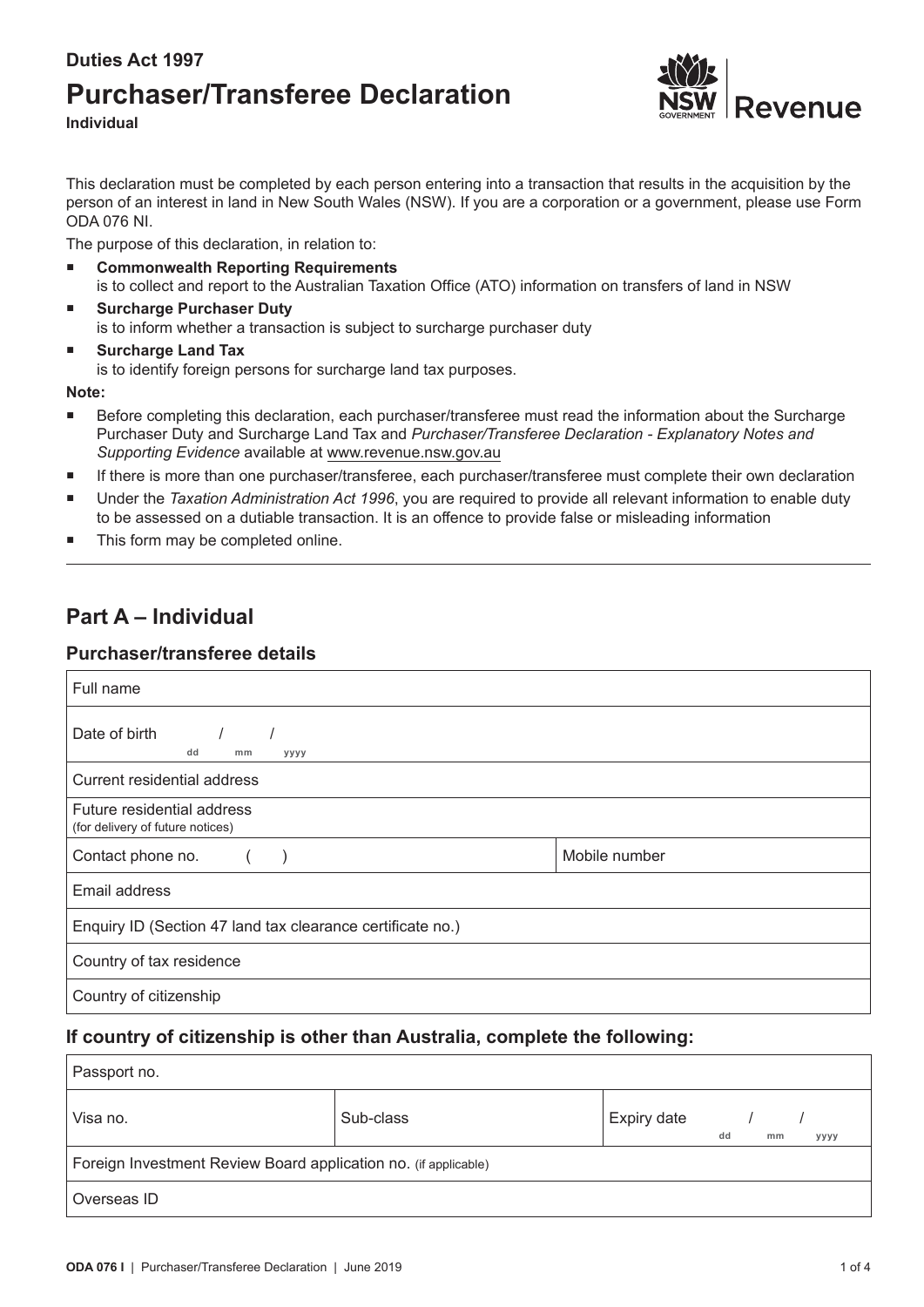| Is the purchaser/transferee a foreign person?                                                                                                                                                                                                                            |  |  |  |  |  |
|--------------------------------------------------------------------------------------------------------------------------------------------------------------------------------------------------------------------------------------------------------------------------|--|--|--|--|--|
| This excludes an Australian citizen and a person ordinarily resident in Australia                                                                                                                                                                                        |  |  |  |  |  |
| Yes<br>No. If no, are you:<br>an Australian citizen or                                                                                                                                                                                                                   |  |  |  |  |  |
| a person who is ordinarily resident in Australia                                                                                                                                                                                                                         |  |  |  |  |  |
| (including a New Zealand citizen as per explanatory notes)                                                                                                                                                                                                               |  |  |  |  |  |
| If yes, is the purchaser/transferee a permanent resident or retirement visa holder who will<br>occupy the property as their principal place of residence for a continuous period of 200<br>days within the first 12 months after the liability date (date of agreement)? |  |  |  |  |  |
| No (see explanatory notes for further details)<br>Yes                                                                                                                                                                                                                    |  |  |  |  |  |
| Is the purchaser/transferee a limited partnership?                                                                                                                                                                                                                       |  |  |  |  |  |
| Yes<br><b>No</b>                                                                                                                                                                                                                                                         |  |  |  |  |  |
| Name of general partners                                                                                                                                                                                                                                                 |  |  |  |  |  |
| Is the limited partnership foreign?                                                                                                                                                                                                                                      |  |  |  |  |  |
| Yes<br><b>No</b>                                                                                                                                                                                                                                                         |  |  |  |  |  |
| Is the purchaser/transferee acting as trustee?                                                                                                                                                                                                                           |  |  |  |  |  |
| Yes<br>No (go to Part B)                                                                                                                                                                                                                                                 |  |  |  |  |  |
| Please select the type of trust the trustee is acting for:                                                                                                                                                                                                               |  |  |  |  |  |
| Unit trust<br>Discretionary trust<br><b>Fixed trust</b><br>Super fund<br>Hybrid trust                                                                                                                                                                                    |  |  |  |  |  |
| If the trust is a unit trust, fixed trust, discretionary trust or superfund, provide the name of the trust. If any other type of<br>trust (e.g. bare trust) provide the name of the beneficiaries (i.e real purchaser/s).                                                |  |  |  |  |  |
| Name of trust/beneficiaries                                                                                                                                                                                                                                              |  |  |  |  |  |
| Are any of the beneficiaries foreign persons who hold a substantial interest or aggregate<br>substantial interest in the trust?                                                                                                                                          |  |  |  |  |  |
| Discretionary trust within the provisions of Revenue Ruling G 010<br>Yes                                                                                                                                                                                                 |  |  |  |  |  |
| <b>No</b>                                                                                                                                                                                                                                                                |  |  |  |  |  |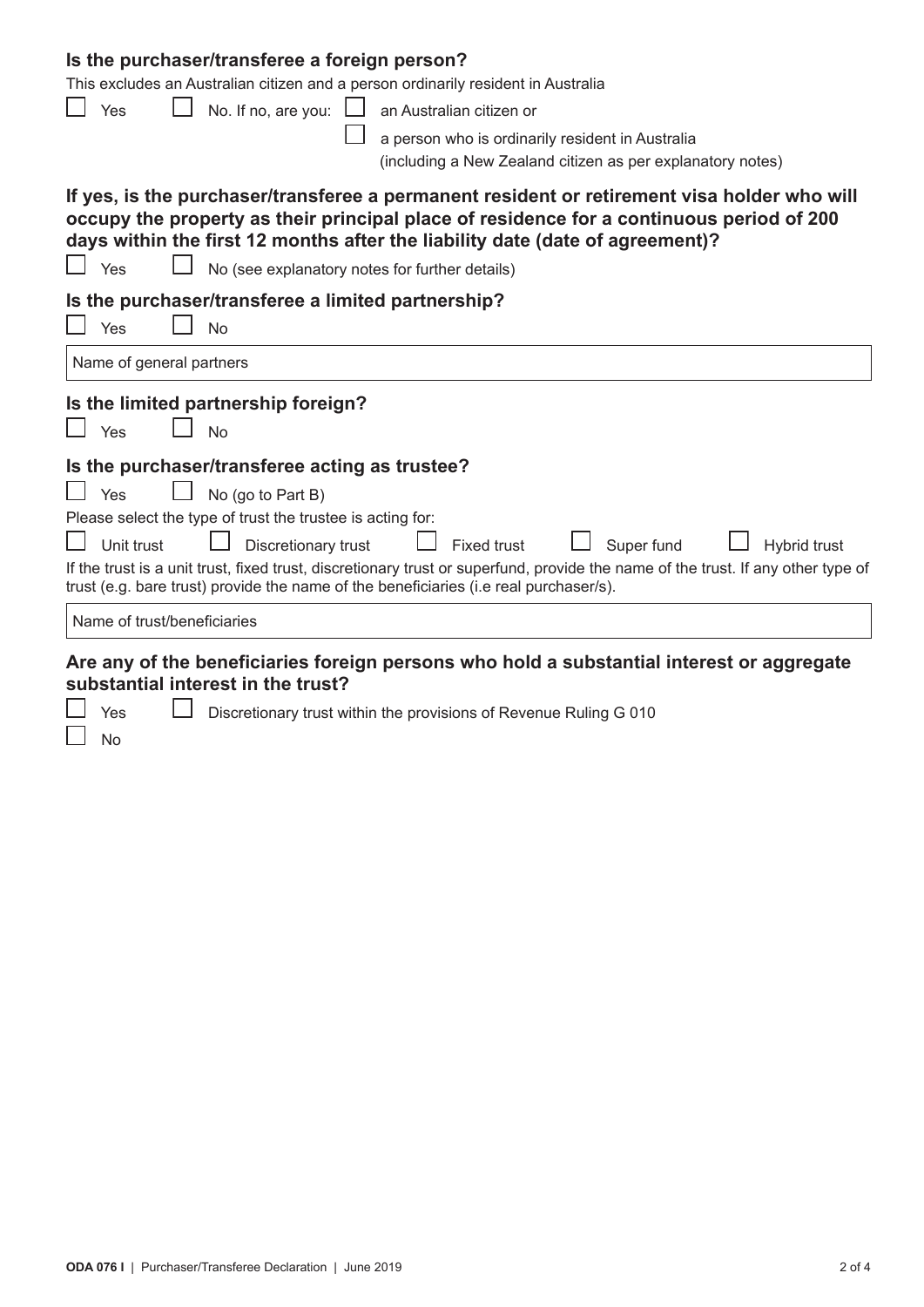## **Part B – Transaction details**

### **Type of land acquired**

%

Residential  $\Box$  Non-residential  $\Box$  Mixed use  $\Box$  fi**mixed use**, what is the percentage of residential use?

#### **Please select the type of land usage below**

| <b>Residential use</b> |                                                                        | Non-residential use |                                  |  |
|------------------------|------------------------------------------------------------------------|---------------------|----------------------------------|--|
|                        | House – owner occupied                                                 |                     | Office                           |  |
|                        | House – rental                                                         |                     | Industrial (factory warehouse)   |  |
|                        | Strata – owner occupied                                                |                     | Retail                           |  |
|                        | Strata – rental                                                        |                     | Vacant land - non residential    |  |
|                        | Company title - owner occupied                                         |                     | Farm or other primary production |  |
|                        | Company title - rental                                                 |                     | Other                            |  |
|                        | Vacant land - residential                                              |                     | Commercial residential 104I(2)   |  |
|                        | Farm or other primary production                                       |                     |                                  |  |
|                        | Other – (permanent house boat mooring,<br>permanent caravan park site) |                     |                                  |  |

## **Is this sale an off the plan purchase?**

 $\Box$  Yes  $\Box$  No (see explanatory notes for further details)

## **If off the plan, will the purchaser/transferee occupy this property as their principal place of residence for a continuous period of at least 6 months, commencing within 12 months from the date of settlement?**

Yes  $\Box$  No

Date of agreement for sale or transfer  $\frac{d}{dx}$  / mm / yyyy | Dutiable value\* \$ **dd mm yyyy**

*\*Dutiable value – the greater of:*

*(a) the consideration for the dutiable transaction including any GST paid or payable, or*

*(b) the unencumbered value of the dutiable property.*

### **Property details**

| Plan type*                                                                                                   | Plan no. |  |           |  | Sub-folio |  | Lot no. | Section no. |
|--------------------------------------------------------------------------------------------------------------|----------|--|-----------|--|-----------|--|---------|-------------|
| *Enter DP for Deposited Plan; SP for Strata Plan; if not DP or SP and enter the other details under Plan no. |          |  |           |  |           |  |         |             |
| Unit/Street no.<br>Street name                                                                               |          |  |           |  |           |  |         |             |
| Suburb/Town                                                                                                  |          |  | State NSW |  | Postcode  |  |         |             |